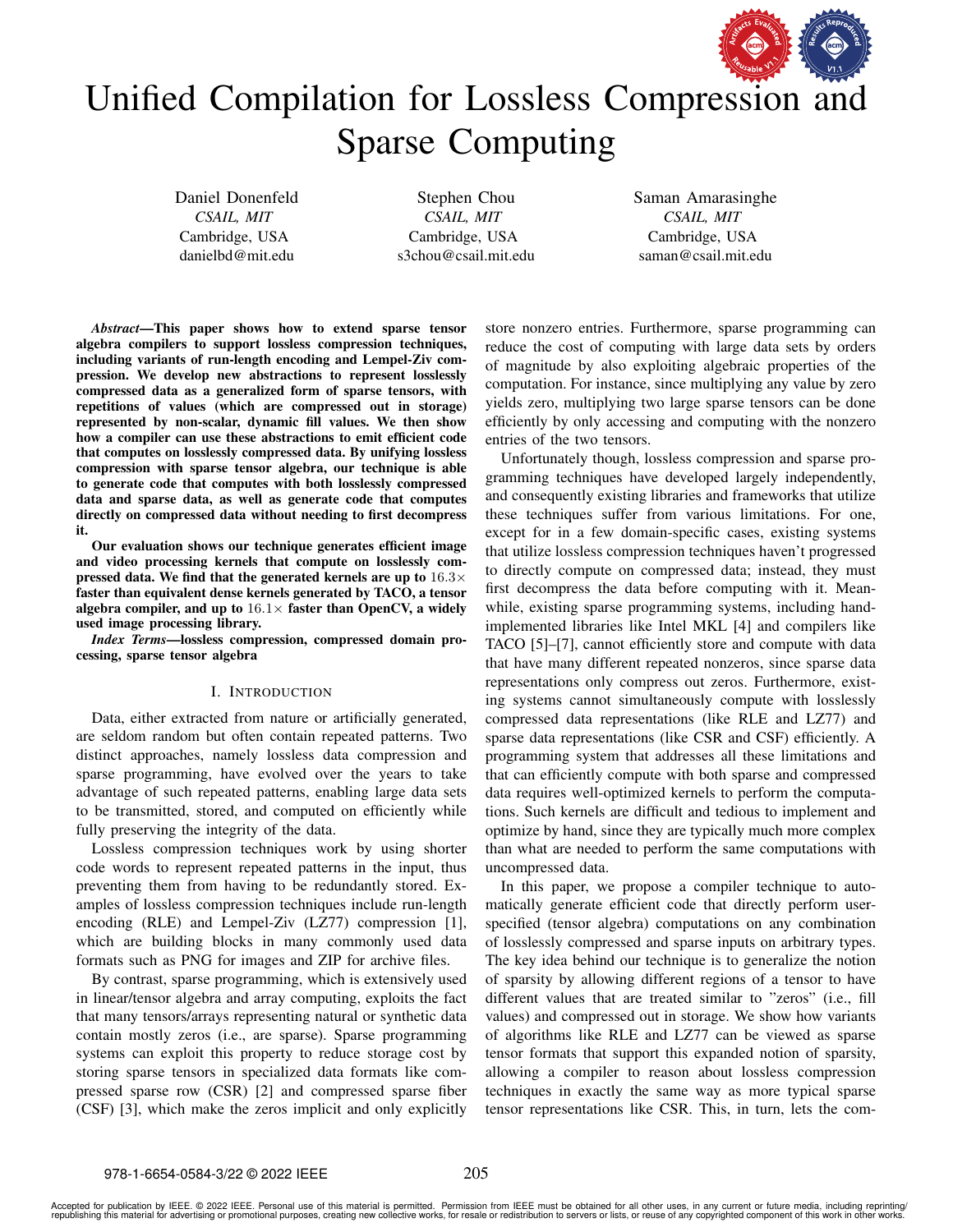piler use the same mechanism to generate efficient code for computing with compressed data as well as to generate code for computing with sparse data. Specifically, our contributions include:

- A generalized notion of sparsity that allows repeated sequences of nonzeros to be compressed out (i.e., *fill regions*) and that allows a sparse tensor to have different fill values in different regions of the tensor (i.e., *dynamic fills*);
- New abstractions that capture lossless compression algorithms like RLE and LZ77 as sparse tensor representations that support dynamic fill regions; and
- A unified mechanism for generating efficient code that directly compute with losslessly compressed data and sparse data.

We implement our technique, which generalizes those described in [\[7\]](#page-10-5) and [\[6\]](#page-10-6), as a prototype extension to the TACO sparse tensor algebra compiler. Our evaluation shows that our technique generates code that are up to  $16\times$  faster than both TACO-generated dense kernels and OpenCV [\[8\]](#page-10-7). While computing directly on compressed data is sometimes slower than processing densely stored data, we see that the former approach yields end-to-end speedups over the latter approach in all but one case (where the performance is equivalent), as the latter approach incurs overhead for decompressing and recompressing data.

## II. BACKGROUND

We briefly describe lossless compression and sparse programming, which are two distinct approaches for efficiently storing and computing with large data sets that contain repeated patterns. We also provide an overview of the TACO sparse tensor algebra compiler, which our technique extends.

## *A. Lossless Compression*

Lossless compression algorithms, such as RLE and LZ77 compression, work by using shorter code words to represent repeated patterns in the input, thus preventing the repeated patterns from having to be redundantly stored.

*1) RLE:* RLE encodes any contiguous sequence of repeated values as a single copy of the repeated value followed by a count of how many times the value is repeated. Thus, a sequence such as  $1, 1, 1, 3, 3, 3, 3$  can be encoded using RLE as  $\langle 1, 3 \rangle$ ,  $\langle 3, 4 \rangle$ , which is a more compact representation.

*2) LZ77:* LZ77 generalizes RLE by allowing repetitions of multi-valued sequences to be efficiently encoded. Data encoded using LZ77 consists of two kinds of tokens: *value tokens* and *repeat tokens*. When decoding LZ77-compressed data, value tokens, which store uncompressed subsets of the original data, are directly copied to the output. On the other hand, a repeat token  $\langle c, d \rangle$ , which consists of a count c and a distance  $d$ , is decoded by copying  $c$  values starting at an offset of d values from the end of the partially decoded output. A key aspect of the LZ77 algorithm is that  $d$  can be smaller than  $c$  in a repeat token, which implies that the sequence of values starting from offset  $d$  is repeated until  $c$  values are copied to

<span id="page-1-0"></span>

Fig. 1: The same tensor stored in two different formats.

the output. Thus, a sequence such as  $1, 2, 3, 1, 2, 3, 1, 2, 3$ can be encoded using LZ77 as 1, 2, 3,  $(6, 3)$ , with all but the first occurrence of the sequence 1, 2, 3 encoded as repeats.

Though most existing frameworks that utilize lossless compression work with compressed data by first decompressing the data before computing with it, [\[9\]](#page-10-8) describes an approach for performing streaming computations directly on LZ77 compressed data. The key idea behind the approach is that many computations preserve repetitions that exist in the input, so one can avoid recomputing with repeated data by copying repetitions directly into the output. So to increment every element in the LZ77-compressed sequence 1, 2, 3,  $(6,3)$ , for instance, one can directly compute on the compressed representation by simply incrementing the value tokens and copying over the repeat token. This produces the output sequence 2, 3, 4,  $(6, 3)$ , which correctly encodes the result of the computation as if it was performed on the decompressed input and then recompressed.

## *B. Sparse Programming*

Sparse programming systems, on the other hand, are optimized to compute with tensors (multidimensional arrays) that contain mostly repeated zeros by storing such sparse tensors in specialized formats that avoid materializing the zeros. There exists many formats for storing sparse tensors, including CSR, CSF, and the coordinate format (COO) [\[10\]](#page-10-9), as illustrated in Figure [1.](#page-1-0) These formats use different data structures to store coordinates of nonzeros and differ in how stored values can be efficiently iterated and accessed, but all of these formats share the key characteristic that only nonzero entries are explicitly stored in memory. Sparse programming systems exploit this characteristic along with algebraic properties of the computation (such as the fact that multiplication by zero always yields zero) in order to avoid computing with zeros, thereby minimizing execution time. Sparse tensor formats also reduce data movement as only nonzeros and their coordinates are loaded from memory.

While most existing sparse linear/tensor algebra libraries only support sparse tensors that have zeros as fill values (i.e., the compressed out values), some sparse programming systems, such as GraphBLAS [\[11\]](#page-10-10)–[\[13\]](#page-10-11) and TACO, support an extended notion of sparsity where any value can be the fill value. A single value—the fill value—across the entire data can be elided. Under this model, one can also optimize computations other than multiplication or addition when the fill value of the sparse operands equals the computation's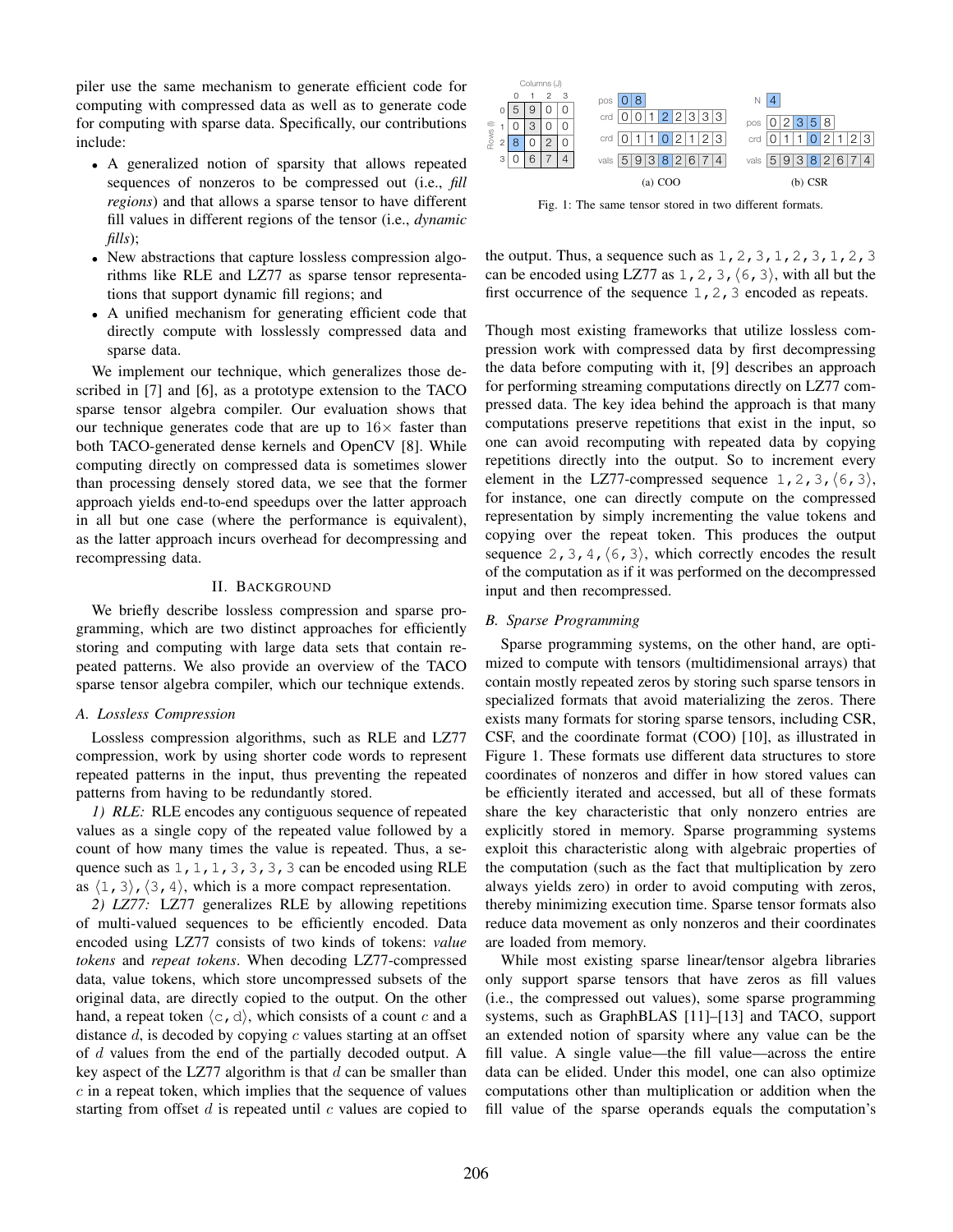<span id="page-2-0"></span>

Fig. 2: Coordinate hierarchy representations of the same sparse tensor stored in two different formats.

annihilator (i.e., any value that, when operated on, produces itself as the result). For example, computing the element-wise maximum of two sparse tensors that have  $\infty$  as fill values can be done by only accessing and computing with the finite entries of the tensors, since the max function has  $\infty$  as its annihilator (i.e., max $(\infty, c) = \infty$  for any c).

## <span id="page-2-5"></span>*C. Sparse Tensor Algebra Compilation*

Chou et al. [\[6\]](#page-10-6) describe how sparse tensors stored in different formats can be represented by *coordinate hierarchies* with varying structures that capture how stored nonzeros are physically organized and encoded in memory. Figure [2](#page-2-0) shows coordinate hierarchies that represent the same tensor stored in two different formats. Each level in a coordinate hierarchy encodes stored coordinates along one dimension of the tensor, and each path from the root to a leaf of the coordinate hierarchy represents a stored nonzero.

Under the coordinate hierarchy abstraction, sparse tensor formats can be decomposed into *level formats* that each stores a level of a coordinate hierarchy. As Figure [3](#page-2-1) illustrates, for instance, the CSR format can be expressed as a composition of the *dense* level format, which stores the row dimension of a matrix, and the *compressed*[1](#page-2-2) level format, which stores the column dimension. Different level formats may use different data structures to store tensor dimensions. The dense level format, for example, encodes coordinates along a dimension as a contiguous range from  $0$  to  $N$ . By contrast, the compressed level format stores coordinates of nonzeros in segments of a crd array, with the bounds of each segment encoded in a pos array. However, all level formats implement the same interface, which exposes the level format's *capabilities* as sets of *level functions* that describe how underlying data structures can be accessed. For instance, the compressed level format supports the *coordinate position iteration* capability and the *coordinate append* capability. The coordinate position iteration capability is implemented by two level functions (pos\_bounds and pos\_access) that together describe how coordinates stored consecutively within a coordinate hierarchy level can be efficiently iterated. Similarly, the coordinate append capability is implemented by a set of level functions (append\_coord and append\_edges) that together describe how coordinates of nonzeros can be appended to a coordinate hierarchy level.

<span id="page-2-1"></span>

Fig. 3: Decomposition of CSR into level formats, and corresponding level functions that specify how the associated data structures can be efficiently accessed and assembled.

<span id="page-2-3"></span>

| 5 |  |  | 5      |   |  |
|---|--|--|--------|---|--|
|   |  |  |        | ⌒ |  |
| 8 |  |  | n<br>ï |   |  |
| u |  |  |        |   |  |

(a) Sparse tensor with mostly zeros (b) Sparse tensor with (c) Dense tensor with repeated mostly ones values/sequences

Fig. 4: Tensors that represent real-world data may contain various kinds of repetitions. Existing sparse tensor algebra compilers like TACO can efficiently handle sparse tensors that contain mostly any single specific value (zero or nonzero) but cannot efficiently work with tensors that contain many distinct repeated (sequences of) values.

The coordinate hierarchy abstraction lets a compiler generate efficient code to compute with sparse tensors in arbitrary formats, without any of the formats being hard-coded into the compiler. In particular, the compiler can first emit code that invokes the format's capabilities in order to traverse coordinate hierarchies that represent the operands. Then, invocations of those capabilities can simply be replaced by the operand format's implementations of the capabilities, resulting in code that is specialized to the operands' formats.

# III. REPRESENTING GENERALIZED FILL VALUES

<span id="page-2-4"></span>As mentioned previously though, existing sparse tensor algebra compilers such as TACO only effectively support data representations like CSR and COO that compress out a single fill value. However, as Figure [4](#page-2-3) illustrates, tensors that arise in many application domains often contain multiple distinct values (or even sequences of values) that are repeated. Animated videos and cartoon images, for instance, often contain many regions of duplicated pixels, with each region having pixels of a different color.

In this section, we first propose a generalization of fill values that can more efficiently encode repetitions of multiple distinct values in sparse tensors. We further propose new level formats that use variations of RLE and LZ77 in order to losslessly compress stored values, and we show how these level formats can be viewed as formats that efficiently store generalized fill values. Finally, we describe an extension to the level format abstraction described in [\[6\]](#page-10-6) that fully captures how generalized fill values stored in our new level formats can be efficiently accessed and modified. Our technique is applicable to both

<span id="page-2-2"></span><sup>&</sup>lt;sup>1</sup>The name of the compressed level format does not imply that it utilizes (lossless) compression, but rather that coordinates of zero entries are omitted.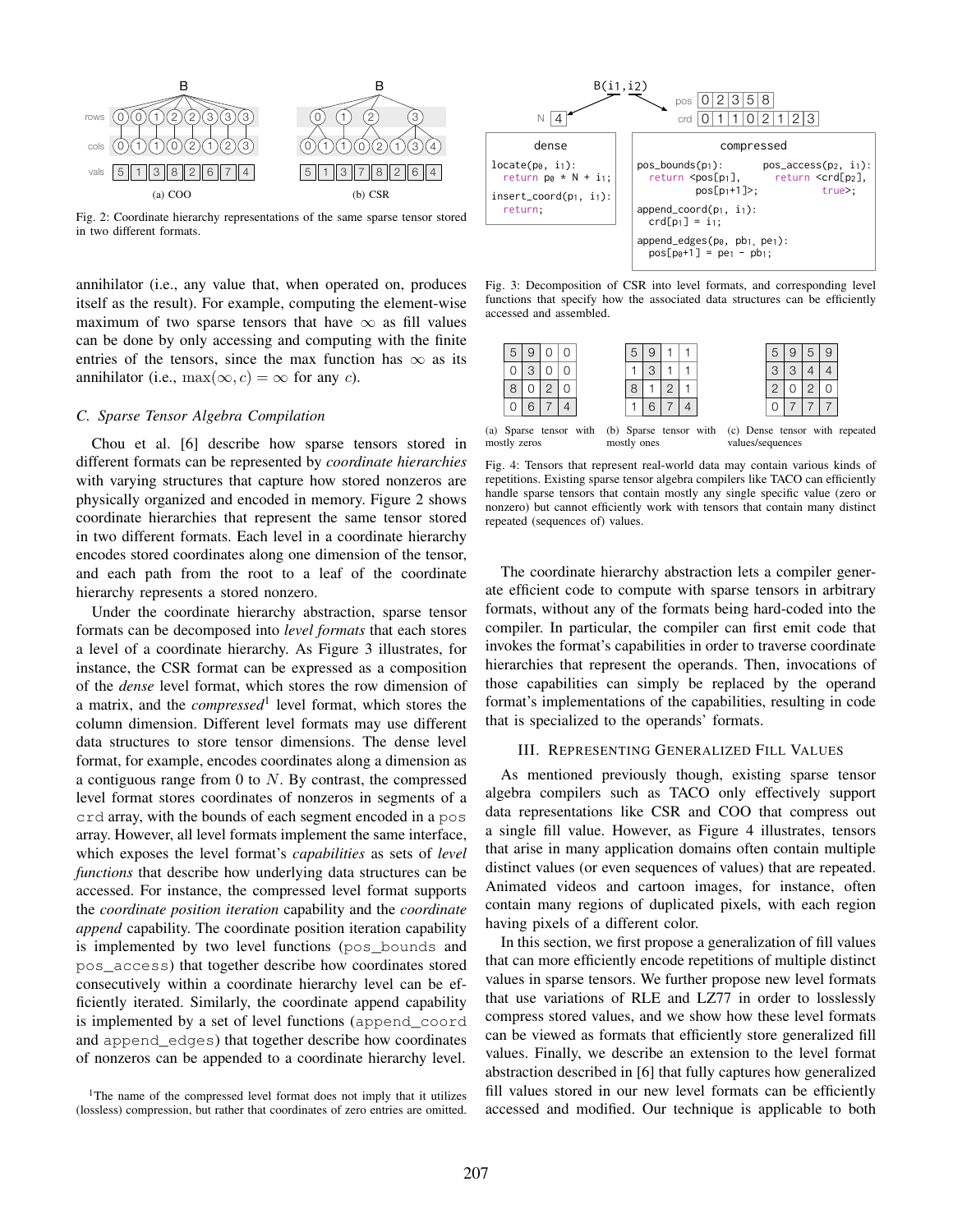<span id="page-3-0"></span>

<span id="page-3-1"></span>Fig. 5: Our generalization of fill values supports non-scalar fills (fill regions) and different fills for different parts of a tensor (dynamic fills).



Fig. 6: An example of a vector stored in the RLE level format, with each run of identical elements represented as a defined value followed by fills that have the same value. This variant of RLE explicitly stores the start and end coordinates of each run (other than the end coordinate of the last run, which is assumed to be the size of the stored dimension). The length of each run can be computed by taking the difference between the start and end coordinates.

integral and floating-point data, though it is better suited to integral data since small fluctuations in otherwise identical floating-point values can result in few or no exact repetition.

#### *A. Non-Scalar and Dynamic Fills*

While sparse tensors are typically modeled as consisting of a single value (i.e., the fill value) that can be compressed out in storage, we generalize this model in two ways by introducing the concepts of *fill regions* and *dynamic fills*.

*1) Fill Regions:* Fill regions generalize the notion of sparsity by allowing for non-scalar fills. Conceptually, a fill region is a simply a sequence of values that is tiled over an entire tensor. At coordinates where there are no other explicitly defined values, the tensor assumes the values of the fill region. The number of values in a fill region is referred to as the fill region's *size*. (A scalar fill value can be viewed as a fill region of size 1.) Figure [5a](#page-3-0) shows an example of a sparse tensor with a fill region of size 2 and illustrates how sequences of values can be replicated across tensors as fill regions.

*2) Dynamic Fills:* Dynamic fills generalize the notion of sparsity by allowing for different parts of a tensor to have different fill values (or, more generally, fill regions). Conceptually, a sparse tensor with dynamic fills can be represented as a set of defined values in the tensor and a map from subsets of the tensor to their corresponding fill values/regions. Figure [5b](#page-3-0) shows an example of a sparse tensor that contains two distinct fill regions.

# *B. Lossless Compression as Level Formats*

As mentioned previously, RLE and LZ77 are two examples of commonly used lossless compression algorithms. We propose two new level formats that implement variants of these algorithms, and we show how these level formats can be viewed as storing tensors with generalized fills.

*1) Run Length Encoded (RLE):* Run length encoding formats typically explicitly store the run-length associated with each value, either in a single data stream, or with the values and run lengths stored separately. In Figure [6,](#page-3-1) we demonstrate a variant of RLE as a level format that can efficiently store a one-dimensional tensor (vector) containing many distinct runs of repeated values. This level format uses the same data structures as the compressed level format (in particular, the crd and pos arrays) to store the coordinates of defined values. In contrast to the compressed level format though, which simply interprets each stored coordinate (and associated value) as a nonzero, the RLE level format additionally interprets each stored coordinate as a point in the tensor where the fill value changes to being the stored value. This defines the run-lengths implicitly, using the coordinates from the crd array to store when the value stored changes, instead of storing an explicit length. When iterating over a tensor stored in our RLE format, the value at each non-defined coordinate can then be assumed to be the last explicitly-stored value that was accessed. In this way, distinct runs of repeated values stored in our RLE format can simply be interpreted as dynamic fill values.

The RLE level format can be used to represent any dimension of a tensor. When used to store the innermost dimension of a tensor, the level format efficiently stores repetitions of scalar fill values. When used to store other dimensions, however, the level format can efficiently store repetitions of fill regions. For example, color images can be viewed as  $W \times H \times 3$  tensors, with the innermost dimension representing the three color values for each pixel. By storing the H dimension as RLE, one can efficiently represent repetitions of entire pixels instead of just individual color values.

*2) LZ77:* Figure [7](#page-4-0) shows how a level format that implements a variant of LZ77 can efficiently store a vector that contains many repeated sequences of values. The level format stores both values and repeats as sequences of elements within the values array. Raw values are represented by a two-byte element that has a high bit of zero and that encodes a count  $n$  using the remaining bits, followed by  $n$  elements that each stores a distinct uncompressed value. On the other hand, each repeat token  $\langle c, d \rangle$  is represented by a two-byte element that has a high bit of one and that encodes  $c$  using the remaining bits, followed by another two-byte element that stores d. As Figure [7](#page-4-0) illustrates, the repeat token can then be interpreted as a point in the tensor where the fill region dynamically changes to being the  $c$  values starting at  $d$  bytes prior in the values array. The raw values, on the other hand, can be interpreted as defined entries of the tensor.

#### *C. Tracking Dynamic Fill Regions*

In order to generate code to iterate over level formats that encode dynamic fills, a compiler must be able to emit code that keeps track of the current fill region. To enable this, we extend the level format abstraction with a new capability that captures how the fill region can be tracked at runtime during iteration. We define this capability as a single function:

```
fill_region(p_k, i<sub>1</sub>, \cdots, i<sub>k</sub>, vals)
```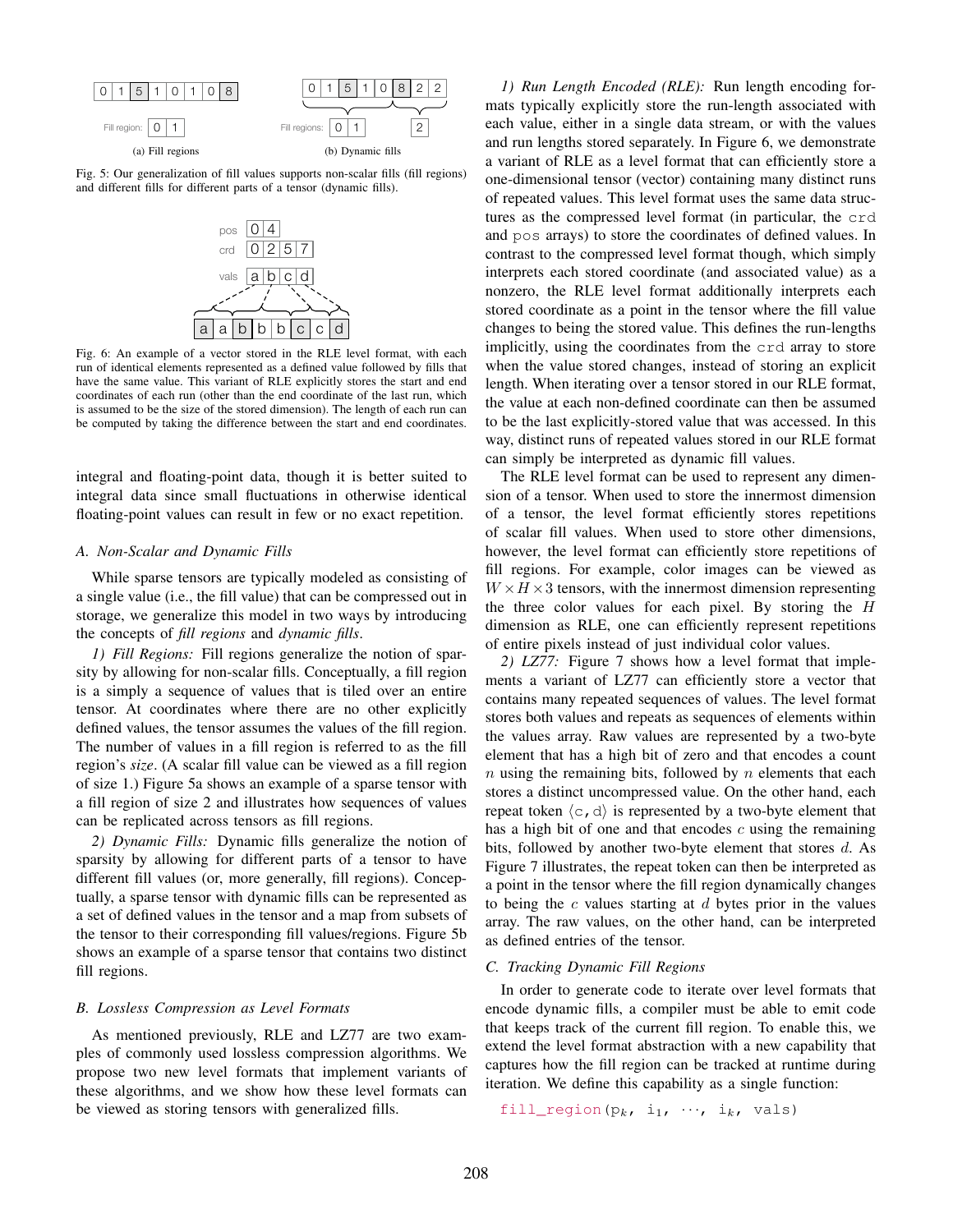<span id="page-4-0"></span>

Fig. 7: An example of a vector stored in the LZ77 level format, with raw values represented as defined values and repetitions (encoded by repeat tokens) represented as fill regions. The LZ77 sequence is  $a, b, c, (8, 3), (2, 6)$ . Elements shaded gray in the vals array have high bits of one and denote the starts of repeat tokens. This variant of LZ77 stores distances d that represent relative offsets within the values array as opposed to offsets within the partially decoded sequence of elements.

-> <sp, sz, found>

This function takes, as inputs, a position  $p_k$  in a coordinate hierarchy level, the coordinates  $(i_1, ..., i_k)$  of the subtensor encoded at position  $p_k$ , and a reference vals to the values array of the tensor. And, as outputs, the function is expected to return whether or not the fill region changes at position  $p_k$ (i.e., found) and, if so, also return the new fill region itself (stored in an array of size sz referenced by the pointer sp).

The capability to keep track of fill regions can be implemented for the RLE level format as follows:

```
fill_region(p_k, i<sub>1</sub>, \cdots, i<sub>k</sub>, vals):
  return <>vals[p_k \times size], size, true>
```
Since each stored coordinate also implicitly encodes a point where the fill region changes, the function always returns found as true and sets the new fill region to be the segment of the values array that corresponds to the coordinate stored at position  $p_k$ . When the level format is used to store the innermost dimension of a tensor, the value of size is 1 as the repetitions are of scalar values. However, when the level format is used to store other dimensions, size instead reflects the number of values that are in each subtensor stored by the level format. So if, for instance, the RLE level format is used to store the H dimension of a  $W \times H \times 3$  tensor (and the innermost dimension is stored densely), then a value of 3 for size would reflect that repetitions are fill regions of size 3.

The same capability can also be implemented for the LZ77 level format as follows:

```
fill_region(p_k, i<sub>1</sub>, \cdots, i<sub>k</sub>, vals):
 if ((load_uint16(vals, p_k) >> 15) & 1)
 {
   int count = load_uint16(vals, p_k])
                    & 32767
   int dist = load_uint16(vals, p_k + 2])
   int size = MIN(count, dist)
   return <wals[p<sub>k</sub> - size], size, true>
 }
 return <0, 0, false>
```
The function must first check for the type of the token that is stored at position  $p_k$ , since only repeat tokens encode points at which the fill region changes. If the token is a value token, then the function simply returns found as false. If the token is a repeat token though, then the function uses the count and the distance encoded by the repeat token in order to determine the new fill region, which corresponds to the replicated values.

# *D. Appending Dynamic Fills*

In order to support computations that store results in formats with dynamic fills, a compiler must also be able to emit code that inserts new fill regions into the output. To enable this, we further extend the level format abstraction with another new capability that captures how to append a new fill region to the output. We also define this capability as a single function:

`append_fill_region(p_k, sp, sz, ent, vals)` 
$$
\rightarrow
$$
 `void`

This function takes, as arguments, the current end position  $p_k$ of a level in the output's coordinate hierarchy representation, the new fill region to be appended (stored in an array of size sz referenced by sp), and the number cnt of output elements that this new fill region (assuming it encodes a repeated sequence of values) is actually meant to represent. Additionally, vals is a reference to the output values array.

The capability can be trivially implemented for the RLE level format as a no-op, since the format stores fill regions implicitly. On the other hand, since the LZ77 level format encodes fill regions as repeat tokens, the fill append capability can be implemented for the level format by code that simply appends a repeat token to the values array, as follows:

append\_fill\_region(pk, sp, sz, cnt, vals): store\_uint16(vals, pk, cnt | 32768) store\_uint16(vals, p<sup>k</sup> + 2, p<sup>k</sup> - sp) p<sup>k</sup> += 4

As we will show in Section [IV-C,](#page-5-0) this enables a compiler to, by only reasoning about appending new fill regions, emit code that copies repetitions in the inputs directly to the output. This, in turns, makes it possible to generate code that directly compute on compressed data without first decompressing it.

# IV. CODE GENERATION FOR GENERALIZED FILLS

In this section, we show how our technique uses the abstractions we defined in Section [III](#page-2-4) in order to generate code that compute on sparse tensors with dynamic fill regions and, by extension, generate code that efficiently compute on losslessly compressed data.

#### <span id="page-4-1"></span>*A. TACO Code Generation*

Our technique, which builds on the technique described in [\[7\]](#page-10-5), takes as input a tensor index notation statement that declaratively defines the tensor algebra computation to be performed. For instance, computation that alpha blends two tensors can be expressed in tensor index notation as  $C_{ijc}$  =  $\alpha A_{ijc} + (1 - \alpha) B_{ijc}$ , where the subscripts represent index variables used to access the modes of each tensor. To generate code, the compiler first lowers the tensor index notation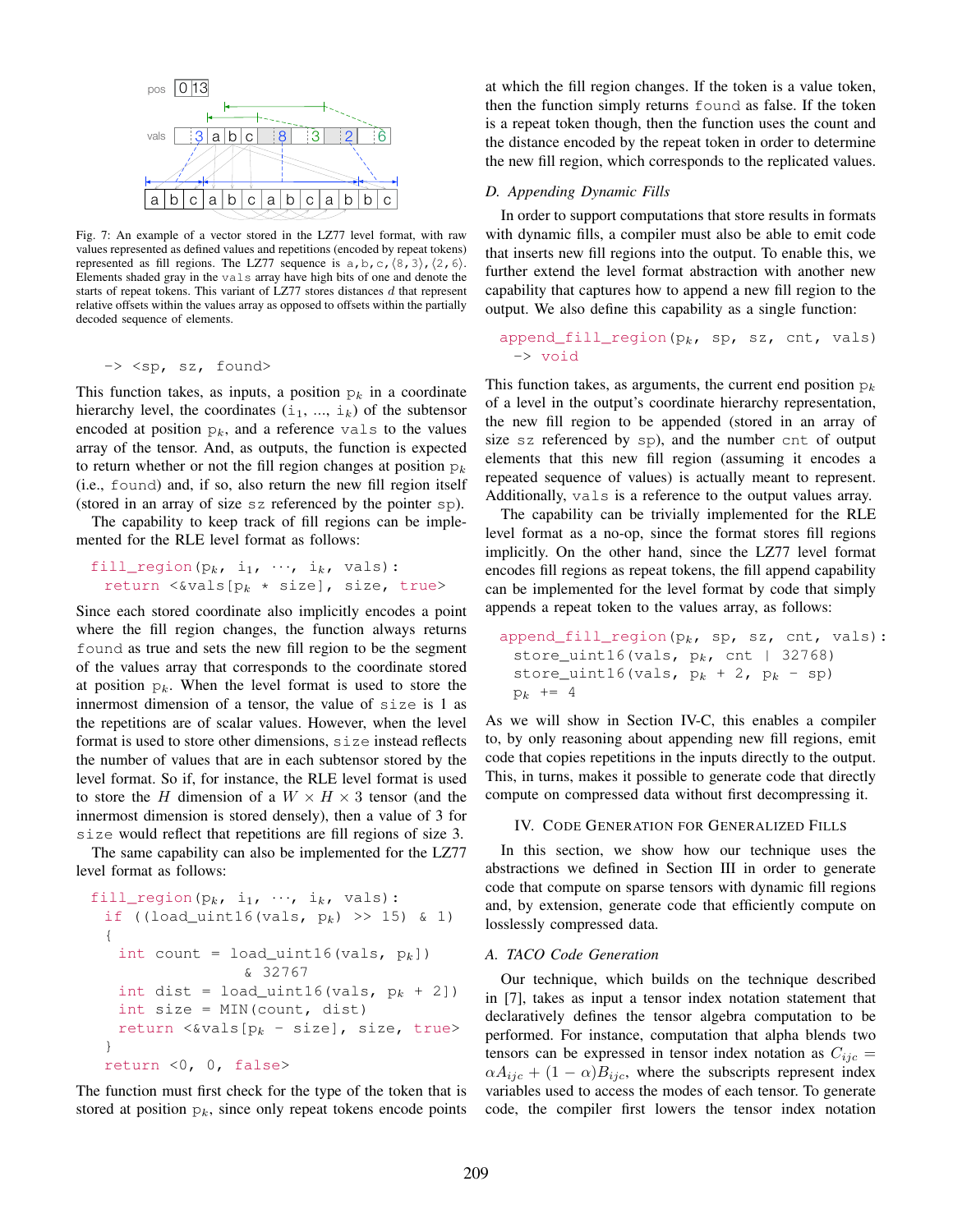statement down to concrete index notation, which is an IR that explicitly specifies the order of iteration over dimensions of the operands. So, for example, the alpha blending computation defined previously can be lowered to the concrete index notation statement  $\forall i \forall j \forall c \ C_{ijc} = \alpha A_{ijc} + (1 - \alpha) B_{ijc}$ .

The code generator then traverses the foralls (i.e., the  $\forall s$ ) in order. For each forall (over dimension  $I$ ), the code generator emits a loop (or multiple loops) that simultaneously iterates over the operands along dimension  $I$ . Within the loop(s), the code generator also emits if statements that, based on which operands actually contain defined values in a particular iteration of the loop, perform the specified computation with defined values from those operands (and fill values from the remaining operands). In addition, the code generator emits code that appends computed values to the result tensor.

# *B. Iterating with Dynamic Fills*

To support computations on sparse tensors with dynamic fills though, our technique also emits code that keeps track of each input tensor's current fill value as the tensors are iterated over. In general, such code must keep track of each tensor's current fill region as well as track the position of the current fill value within the current fill region.

To keep track of a tensor  $B$ 's current fill region, the generated code maintains a pointer (BFillRegion) to the start of the fill region and a variable (BFillSize) that keeps track of the size of the fill region. The generated code keeps these variables updated for each input tensor by invoking the fill\_region level function whenever any element in the tensor is accessed. If the level function reports that the fill region for tensor  $B$  has changed, then BFillRegion and BFillSize are updated to store the new fill region returned by the level function. Lines 9–24 in Figure [8](#page-6-0) show an example of code that our technique emits for tracking an LZ77 tensor's current fill region.

To track the position of a tensor  $B$ 's current fill value within the current fill region, the generated code additionally maintains a variable (BFillIndex) that indexes into the fill region. This index is initialized to zero whenever the fill region changes, so that the index points to the start of the new fill region. Then, when iterating over the tensor, the generated code conceptually increments the index by one (potentially with wraparound) for every element of the tensor that follows the point where the fill region last changed. (To account for the fact that some elements may be skipped when iterating over the tensor though, the generated code compensates by instead incrementing the index by the number of elements that were skipped.) Lines 27–28 and 47–48 in Figure [8](#page-6-0) show an example of code that our technique emits for tracking the position of an LZ77 tensor's current fill value within the current fill region.

Our technique can additionally exploit properties of the operands' format in order to further optimize computations with dynamic fills. For example, when the size of a tensor's fill region is statically known to be one (as is the case with the RLE level format when used to store the innermost dimension, for instance), there is no distinction between the fill regions and fill values. Thus, in this case, the code generator does not need to emit code to keep track of the position of the tensor's current fill value within the current fill region. Preconditions that need to be satisfied for such an optimization can be checked by statically analyzing the definition of fill\_region to see if the function returns the required values for sz. Figure [9](#page-6-1) shows an example of how our technique applies the optimization to generate efficient code that computes on RLE-compressed data.

# <span id="page-5-0"></span>*C. Appending Fill Regions*

If the result of an element-wise computation is stored in a format that supports appending dynamic fill regions, our technique further optimizes the emitted code by minimizing the amount of computation with fill values. At coordinates where none of the input tensors have defined values, the generated code must use the input tensors' fill values to compute elements of the result. As Figure [10](#page-6-2) illustrates though, since fill values of a tensor with fill region of size  $S$  repeat after every S elements (by definition), values of the result must therefore also repeat after every  $L$  elements, where  $L$ is the least common multiple (LCM) of the input tensors' fill region sizes. Thus, if more than  $L$  consecutive elements of the result are computed from just the input tensors' fill values, the generated code instead only computes the first L elements.

As the fill region sizes can be a dynamic property of the input tensors, this LCM computation must be done at runtime by the generated code. When computing with formats with only static fill region size, such as RLE, are able to elide the LCM computation from the generated code by pre-computing its value statically. Then, the generated code appends those elements to the output tensor as a new fill region by invoking the append\_fill\_region level function.

Lines 38–59 in Figure [8](#page-6-0) shows how our technique applies this optimization to generate code that directly computes on LZ77-compressed data and produces a compressed output without ever materializing uncompressed versions of the inputs or output, following the same general approach as [\[9\]](#page-10-8). Lines  $42-50$  in Figure [8](#page-6-0) compute the  $L$  necessary values, and lines 52–58 invoke the append\_fill\_region level function. Similarly, Figure [9](#page-6-1) shows how our technique applies the same optimization to generate code that directly computes on RLEcompressed data.

#### *D. Optimizing Reductions*

When computing the result of a reduction, such as  $a =$  $b_i c_i$ , the compiler is able to reduce the computation cost by factoring out repeated multiplication as in Figure [11.](#page-6-3) When there is a fill region in one input tensor and dense values in another input tensor, we can factor out repeated multiplication by the values in the fill region. This optimization also applies with a scalar fill value, as in traditional sparse formats, and is beneficial when the fill value is not an annihilator.

When there are multiple fill regions involved in a reduction computation, we can further optimize the computation. The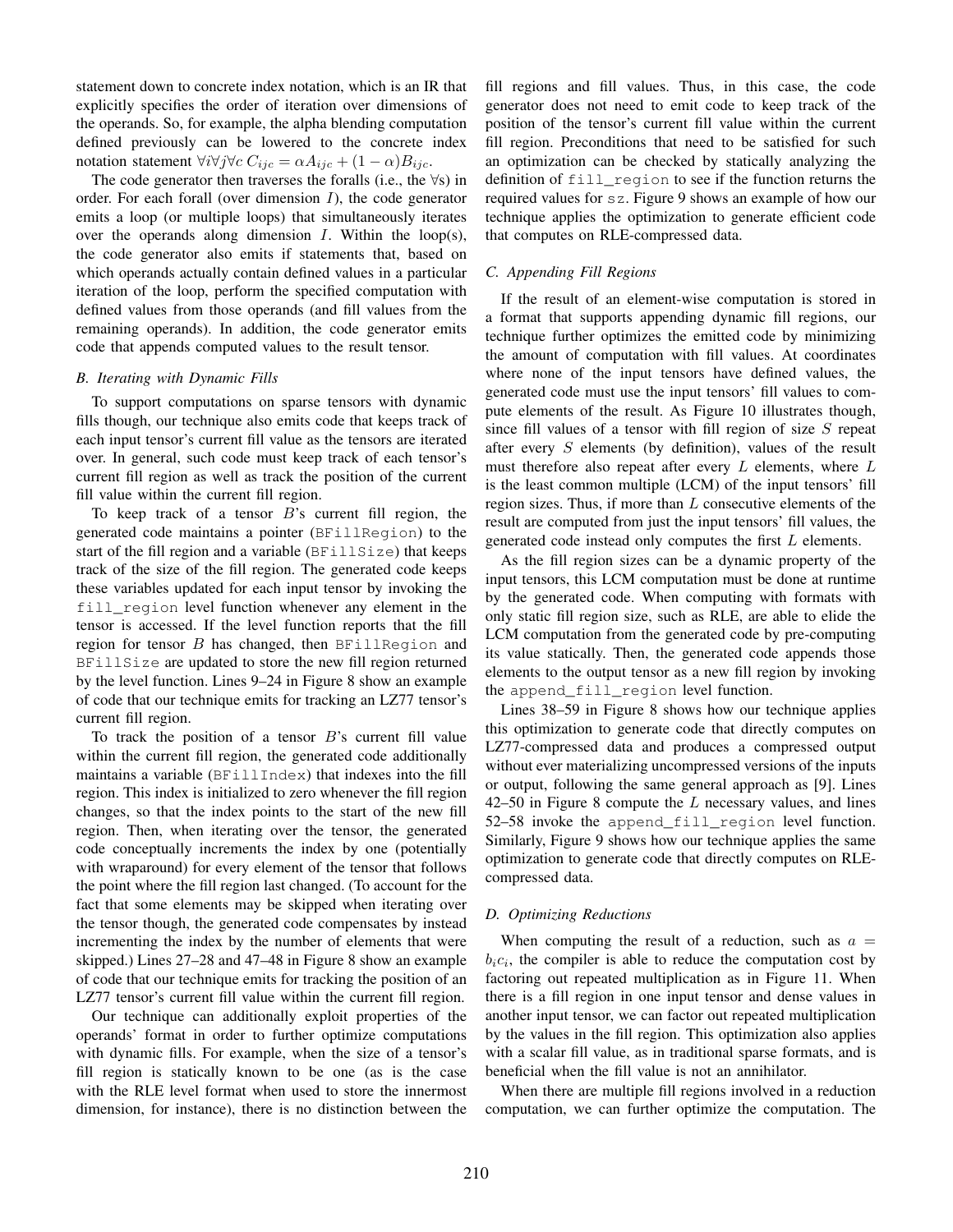```
1 while (piB < B1_pos[1] && piC < C1_pos[1]) {
2 if (i == iB & & iBVals == 0) {
iB = B1Crd;if (load\_uint16(B\_vals, pib) >> 15 & 1) == 0) {
          5 iBVals = load_uint16(B_vals, piB);
           piB += 2;B1Crd += iBVals;
 8 }
         if (load\_uint16(B\_vals, pib) >> 15 & 1) {
10 int32_t count = load_uint16(B_vals, piB) & 32767;
11 int32_t dist = load_uint16(B_vals, piB + 2);
12 BFillSize = MIN(B1Count, B1Dist);
13 BFillRegion = &B_xvals[piB - B1_dist];<br>14 B1Crd += count:
           B1Crd += count;
15 pib := 4;16 B1Found = true;
17 else {<br>18 B1Found
           B1Found = false;
19 }
20 if (B1Found) {
iB = B1Crd;
22 BFillIndex = 0;23 BFillValue = \text{BrillRequired}[0];
24 }
25 }
26 ...
27 if (BVals == 0)
28 BFillIndex = (BFillIndex + (i - iPrev)) % BFillSize;
29 ...
30 if (iB == i & \& iC == i \& \& iBVals != 0 \& \& iCVals != 0){ 63
31 store_uint16(A_vals, piA, 1);
32 A_vals[piA + 2] = B_vals[piB] + C_vals[piC];
33 pi + = 2;
                                                             34 piA++;
                                                             35 }
                                                             36 ...
                                                             37 else {
                                                                      38 int32_t lengthsLcm = LCM(BFillSize, CFillSize);
                                                             39 int32_t \text{ coordinate} = MIN(iB, iC);<br>40 int32_t \text{loopBound} = i + lenaths40 int32_t loopBound = i + lengthsLcm;
                                                             41 int32_t startVar = piA;
                                                             42 while (i < MIN(coordMin, loopBound)) {<br>43 store uint16(A vals, piA, 1);
                                                                        store_uint16(A_vals, piA, 1);
                                                             44 A_Y = B_Y = B_Y = [piB] + C_Y = [piB]<br>45 pi = 2;
                                                                        pi A += 2;46 p\ddot{A}++;<br>47 BFillT
                                                                         BFillIndex = (BFillIndex + 1) % BFillSize;
                                                             48 CFillIndex = (CFillIndex + 1) % CFillSize;
                                                             49 i++;50 }
                                                            51 iPrev = i;
                                                            52 if (MIN(coordMin, loopBound) == loopBound) {
                                                            53 int32_t runValue = \frac{1}{1} coordMin - i;
                                                             54 store_uint16(A_vals, piA, runValue | 32768);
55 store_uint16(A_vals, piA + 2, piA - startVar);
                                                             56 p i A + = 4;57 i = \text{coordMin};58 }
                                                            59 continue;
                                                             60 }
                                                                    61 piB += (int32_t)(iB == i);
                                                            62 iB += (int32_t)(iB == i);
                                                                     63 piC += (int32_t)(iC == i);
                                                            64 iC == (int32_t)(iC == i);65 iPrev = i++;
                                                             66 }
```
Fig. 8: Excerpt of code that our technique generates to add two LZ77 vectors, with the result also stored in LZ77.

```
1 while (piB < B1_pos[1] && piC < C1_pos[1]) {
2 int32_t iB = B1_crd[piB];
3 int32_t iC = C1_crd[piC];
4 int32_t i = min(iB,iC);
5 if (iB == i) {
6 BFillValue = (\&(B\text{ vals}[pib]))[0];7 if (iC == i) {
8 CFillValue = (&(C_vals[piC]))[0];
9 if (iB == i & iC == i) {
10 A_vals[piA] = B_vals[piB] + C_vals[piC];
11 } else if (iB == i) {
12 A_vals[piA] = B_vals[piB] + CFillValue;
13 } else {
14 A_vals[piA] = BFillValue + C_vals[piC];
15 }
16 A_crd[piA++] = i;
17 piB += (int32_t)(iB == i);
18 piC += (int32_t)(iC == i);
19 }
```
Fig. 9: Code that our technique generates to add two RLE vectors, with the result also stored in RLE.

<span id="page-6-2"></span>

Fig. 10: When adding a vector containing repetitions of three elements to a vector containing repetitions of two elements, the resulting vector must contain repetitions of  $LCM(2, 3) = 6$  elements. Our technique exploits this to emit code that optimizes computations with fill values.

<span id="page-6-3"></span>

Fig. 11: When performing a reduction on two vectors, there is repeated multiplication from values within a fill region. Our technique is able to optimize reduction operations by factoring out the repeated multiplication.

compiler can first generate code to calculate the output obtained by performing the element-wise multiplication between the input tensors. Both the length of the resulting pattern, and the number of elements which are repeated are calculated as in section [IV-C.](#page-5-0) The reduction of the element-wise intermediate result is multiplied by the number of repetitions to calculate the final value of reducing the input fill regions. This reduces the total cost of computing reductions when there are multiple fill regions.

For computations with both multiple fill regions and dense inputs, both of the above optimizations are applied. First, the generated code produces the element-wise output of the multiplication operation for all of the fill regions. This single repeated pattern can then be reduced with the dense outputs as described above, by factoring out repeated multiplication.

While reduction operations do not directly result in compressed outputs, the above optimizations reduce the computation cost of computing with compressed inputs. This is in addition to the reduced cost of data movement of compressed input tensors.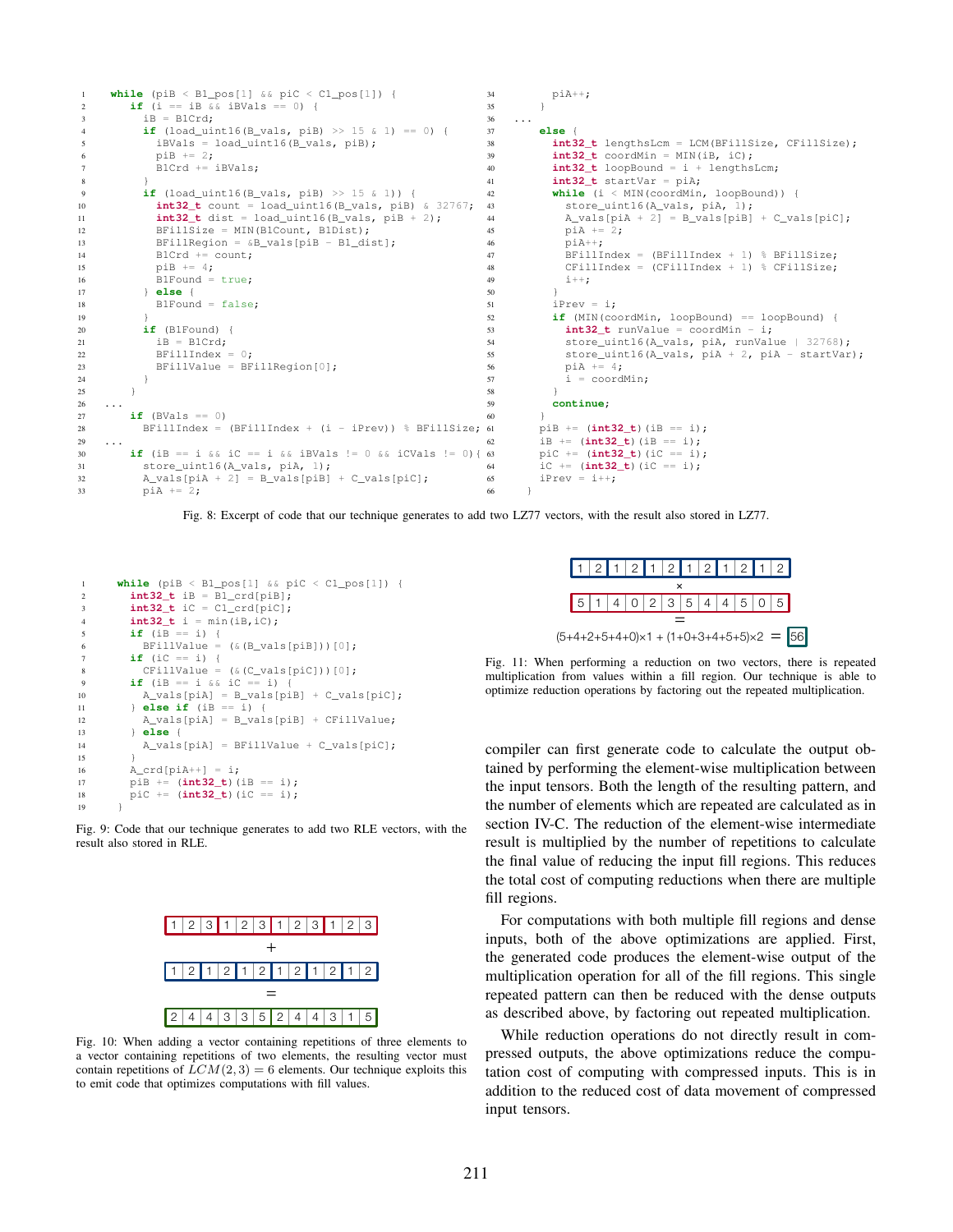# V. EVALUATION

We implement our technique as a prototype extension to TACO. We then evaluate it against TACO without our extension (which supports dense and sparse inputs/outputs, but not RLE or LZ77) as well as against the widely used image and video processing library OpenCV [\[8\]](#page-10-7). We find that support for lossless compression is essential for memory usage and performance in many applications.

# *A. Methodology*

We ran our experiments on a dual-socket Intel Xeon E5- 2680 v3 machine with 128 GB of main memory and running Ubuntu 18.04.3 LTS. All of our experiments were run singlethreaded, with Turbo Boost disabled and execution restricted to a single socket using numactl. Unless otherwise noted, all of our experiments were run with a cold cache, and each experiment was repeated at least ten times.

#### *B. Computing on Compressed Data*

We first exhibit the flexibility and performance benefits of our techniques with micro-benchmarks on synthetic data. We measure performance for the following computations:

- Scalar multiplication,  $A_{ij} = B_{ij} * c$
- Element-wise multiplication,  $A_{ij} = B_{ij} * C_{ij}$
- Reduction (matrix-vector product),  $A_i = B_{ij} * C_j$ , where C is stored as an RLE vector
- Mixed operation (multiplication with a sparse mask),  $A_{ij} = B_{ij} * C_{ij}$ , where C is stored as CSR

We generate integer tensors by first sampling a random value uniformly from the range 0 to 255 and then determine the number of copies, or run length, of each value by sampling a random value uniformly from the range 1 to a defined upper limit. We generate ten random matrices for each run length upper bound of size  $10,000 \times 1,000$ . We show the execution time for each of the operations plotted against the upper bound of the run length, which approximates the compression factor in Figure [12.](#page-8-0)

There is overhead to computing on compressed data, so for low compression ratios, depending on the computation, our technique is initially outperformed by computing on dense tensors. However there is a crossover point after which computing on both the RLE and LZ77 tensors is faster. For all of the kernels except matrix-vector product, computing with sparse matrices is significantly worse than computing on dense matrices, as the matrices have high density. However, the performance of matrix-vector product also depends on the compression of the RLE vector, which contributes to higher variability among the Dense and Sparse cases, and also makes computing on the CSR matrix faster. The LZ77 level format has higher iteration costs due to the complexity of the format, and it has no representation advantages over RLE on these generated tensors.

# *C. Image Processing Applications*

We evaluate our technique on two kernels used in image processing, namely alpha blending and edge detection.

*1) Alpha Blending:* A common operation in the image processing domain is alpha blending, or the weighted elementwise sum of two images, represented by the following index statement  $A_{ij} = \alpha B_{ij} + (1-\alpha)C_{ij}$ . We evaluate this operation on pairs of images pulled from a subset of 2000 images from the sketch dataset from [\[14\]](#page-10-12). We report the geometric mean (geomean) speedup and size reduction compared to dense in Figure [13.](#page-8-1) Our RLE format has the largest geomean speedup of  $16.3\times$  faster than dense and  $16.1\times$  faster than OpenCV. While these images are very sparse with most of the pixels being white background, they also have relatively large regions of black. Using the RLE format, we can gain additional speedups over traditional sparse computing, with a geomean speedup of  $2.5\times$  over CSR.

*2) Medical Image Edge Detection:* A common image processing algorithm used in many fields, including medical images, is edge detection. We implement boundary edge detection on MRI images as described in [\[15\]](#page-10-13). We further filter the output image by applying a region-of-interest (ROI) mask, as done in [\[7\]](#page-10-5). The expression we compute is  $Out_{ij} =$  $(A_{ij} \wedge ROI_{ij}) \oplus (B_{ij} \wedge ROI_{ij})$  where A and B are thresholded versions of the original image with  $t_1 = 75\%$  used to compute A and  $t_2 = 80\%$  used to compute B. The ROI used is generated by placing 4 rectangular regions of interest, each  $40\times40$  pixels, in the center of the image 20 pixels apart.

We report the geomean size reduction of the input tensors and the geomean speedup over computing over Dense tensors in Figure [14.](#page-8-1) Using the RLE level format, we achieve a geomean speedup of  $2.6 \times$  over Dense, and  $1.5 \times$  over Sparse. While performing the computation using OpenCV is faster than the Dense computation using TACO, mainly due to hand vectorization, we still report a goemean speedup of  $1.9\times$  of the RLE format over OpenCV.

## *D. Video Processing Applications*

We evaluate our technique on two kernels used in video processing, namely 1) compositing two videos together with a mask and 2) brightening the video. We use 12 video clips for our evaluation: four from the 3D-animated film Elephants Dream, four from the 2D-animated film Sita Sings the Blues, and four stock videos from Pexel. As all of these videos are in color, a third index variable  $c$  is used to index the additional mode of the input and output video frames.

*1) Brightening:* This operation does element-wise addition with a constant and truncates the value at the maximum (i.e., 255, as all of the videos are in 8-bit color).

*2) Compositing:* We test this operation by compositing a subtitle image onto every frame in each of the videos. The index expression for performing this operation on each frame of the video is  $Out_{ijc} = (F_{ijc} * M_{ij}) + (S_{ij} * M_{ij})$  where F is the input frame,  $S$  is the grayscale subtitle image, and  $M$ is the Boolean mask.

*3) Results:* Figure [15](#page-9-0) shows the storage benefits of lossless compression, with both RLE and LZ77 storing up to an order of magnitude fewer explicit values than the dense representations. Figures [17](#page-9-0) and [18](#page-9-0) show the execution time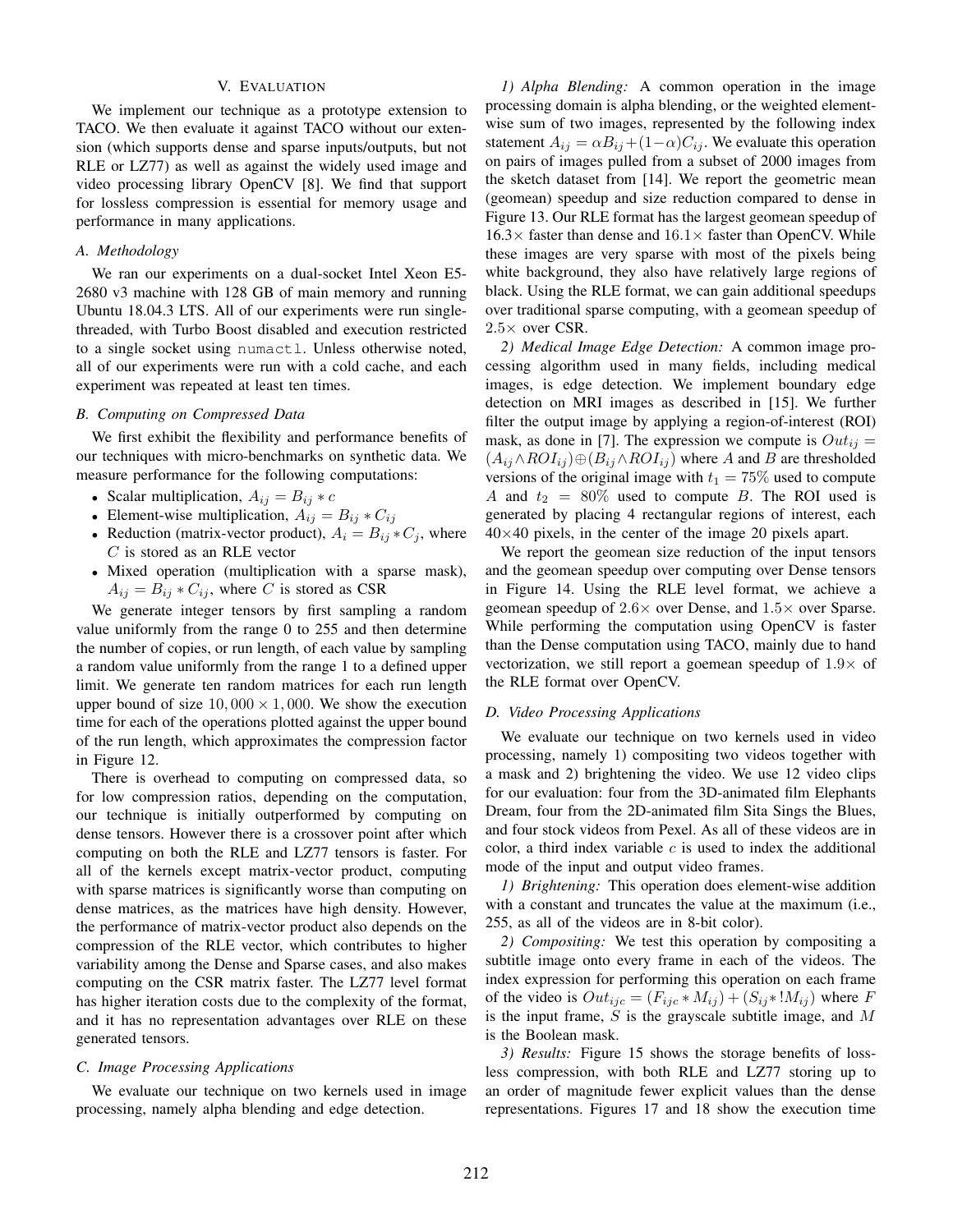<span id="page-8-0"></span>

Fig. 12: Performance of micro-benchmarks on synthetic data.

<span id="page-8-1"></span>



Fig. 14: Results of edge detection experiments.

of computing directly on the given formats. While there are cases where the execution time of computing directly on RLE and LZ77 is faster then Dense or using OpenCV, in many cases the execution time of computing on the compressed data is slower. As storing video data as uncompressed is often extremely impractical, a fairer comparison is to the total processing time, which includes both decompression and recompression. We show a comparison of computing on dense tensors using both TACO and OpenCV and computing directly on LZ77 in Figure [16.](#page-9-0) Even though the computation time for LZ77 is much longer then any of the other formats, the time necessary for decompression and re-compression ensures that computing directly on LZ77 is still faster, in all but one case where the performance is equivalent.

## VI. RELATED WORKS

In this section, we describe related works on lossless compression algorithms and techniques for directly computing on compressed data (compressed domain processing), as well as describe related works on sparse programming.

#### *A. Lossless Compression*

While this work focuses on LZ77-style compression [\[1\]](#page-10-0), it is one example of a general purpose lossless compression algorithm. LZ77 is part of a larger class of dictionary based compressors which includes LZ78 [\[16\]](#page-10-14), LZW [\[17\]](#page-10-15) and LZSS [\[18\]](#page-10-16), which encode repetition into a dictionary to avoid redundant storage. The second main class of lossless compression algorithms is entropy encoders, includes Huffman coding [\[19\]](#page-10-17) and Arithmetic coding [\[20\]](#page-10-18), [\[21\]](#page-10-19). These algorithms compress data by replacing fixed length input symbols with code words whose length is determined by the probabilities of each input symbol in the data to be compressed.

Most general purpose compression formats use one of or both dictionary compression and entropy coding, including 7z [\[22\]](#page-10-20), ZIP [\[23\]](#page-10-21), gzip [\[24\]](#page-10-22), and bzip2 [\[25\]](#page-10-23). There are also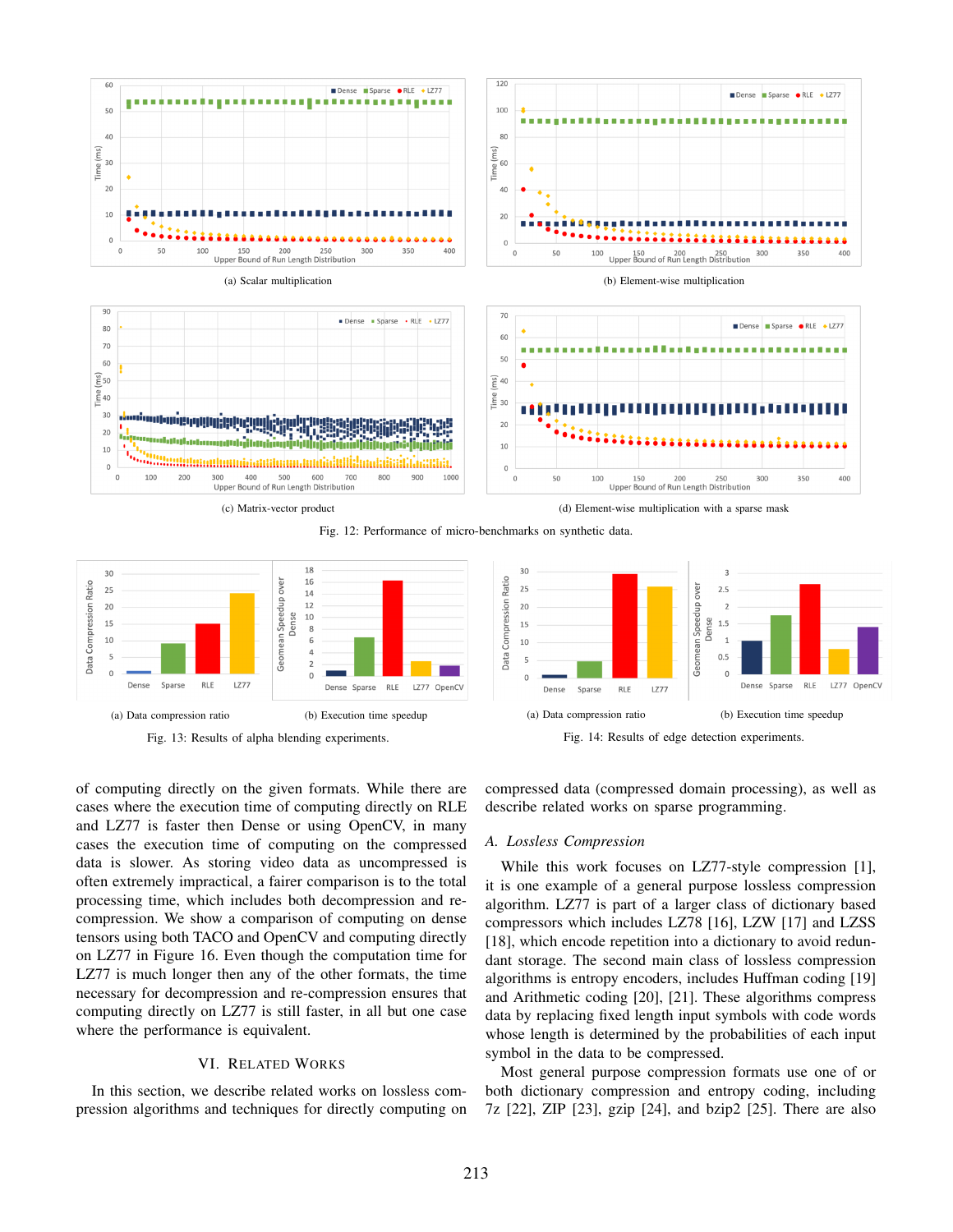<span id="page-9-0"></span>

Fig. 15: Storage size of each saved file format for brighten. Fig. 16: Execution time of performing the subtitle computation where the files



Stock 1 Stock 2 Stock 3 Stock 4 ED 1 ED<sub>2</sub> ED<sub>3</sub> ED 4 Sita 1 Sita 2 Sita 3 Sita 4

Compute on RLE □ Compute on LZ77 □ Compute with Op

Fig. 17: Execution time of performing the brightening computation directly on the saved file format.

many more formats specialized for specific kinds of data, including audio, graphics, and video data. These formats can take advantage of specific properties of the data they store and compress, however they generally use dictionary and entropy coding as a part of their algorithms.

# *B. Compressed Domain Processing*

There are many algorithms for compressed domain processing, which differ depending on the structure of the compressed data. For example there is prior work on pattern matching within compressed text [\[26\]](#page-10-24)–[\[29\]](#page-10-25), computing directly on compressed databases [\[30\]](#page-10-26), [\[31\]](#page-10-27), and computing directly on compressed video [\[9\]](#page-10-8). However, much of this work focuses on lossy compression schemes which use the Discrete Cosine Transform [\[32\]](#page-10-28)–[\[36\]](#page-11-0). We do not consider this kind of compression in our work.

Two approaches for compressing matrices for SpMV were introduced in [\[37\]](#page-11-1), one based on compressing the index data structures using delta coding, and the second compressing the values by only storing unique elements and representing them with smaller indices.

There has also been research into compressing matrices for linear algebra. In [\[38\]](#page-11-2), they propose techniques for compressing both the index and value data structures of sparse matrices for matrix-vector products. The index compression technique uses delta coding to reduce the size of the column coordinate array. The value compression stores a array of unique values and replaces the values array with indices into the array of unique values. Both [\[39\]](#page-11-3) and [\[40\]](#page-11-4) describe systems for compressing and computing on data matrices for common machine learning algorithms. In both cases are limited to a subset of matrix operations, and the specific compression formats they designed. In [\[39\]](#page-11-3), they partition matrices into column groups and compress each group together, using both

Fig. 18: Execution time of performing the subtitle computation directly on the saved file format.

RLE and offset list encoding (OLE). In OLE, they store each value in a column with a list of coordinates it appears at, similarly to the value compression technique from [\[38\]](#page-11-2). In [\[40\]](#page-11-4), they develop a dictionary compression scheme which does not compress data across row or column boundaries, however can represent repetition across a matrix by a common dictionary for each compressed matrix.

# *C. Sparse Programming*

are saved in the LZ77 format.

Compute on Dense

100,000

80,00

40,000

20,000

 $(ms)$ 60,00

Time

Our technique builds on the sparse tensor algebra compiler TACO [\[5\]](#page-10-4)–[\[7\]](#page-10-5), which implements the techniques described in Section [II-C](#page-2-5) and Section [IV-A.](#page-4-1) Without our extension, TACO does not support lossless compression techniques like RLE and LZ77 and cannot efficiently compute with data that contain many distinct repeated values or sequences. There also exist a number of other compiler techniques that can generate sparse linear algebra kernels given imperative implementations of their dense counterparts, including MT1 [\[41\]](#page-11-5), Bernoulli [\[42\]](#page-11-6), SIPR [\[43\]](#page-11-7), and CHiLL [\[44\]](#page-11-8). Bernoulli uses a sparse matrix format abstraction that can also represent losslessly-compressed data, but this abstraction exposes losslessly-compressed data to the compiler as just fully-decompressed streams of nonzeros. Thus, Bernoulli cannot generate code that avoid redundant computations by directly computing on compressed data. Meanwhile, the other techniques only support sparse matrix representations that compress out zero elements, and thus they cannot generate code to compute with losslessly compressed data. In addition, GraphBLAS [\[11\]](#page-10-10)–[\[13\]](#page-10-11) and CTF [\[45\]](#page-11-9) are examples of sparse linear algebra frameworks that support arbitrary semirings, which can have any value as the "zero" that is compressed out in storage. As with the technique of though, such systems can only efficiently compute with data that contain mostly a single value, not data that contain many distinct repeated values or sequences.

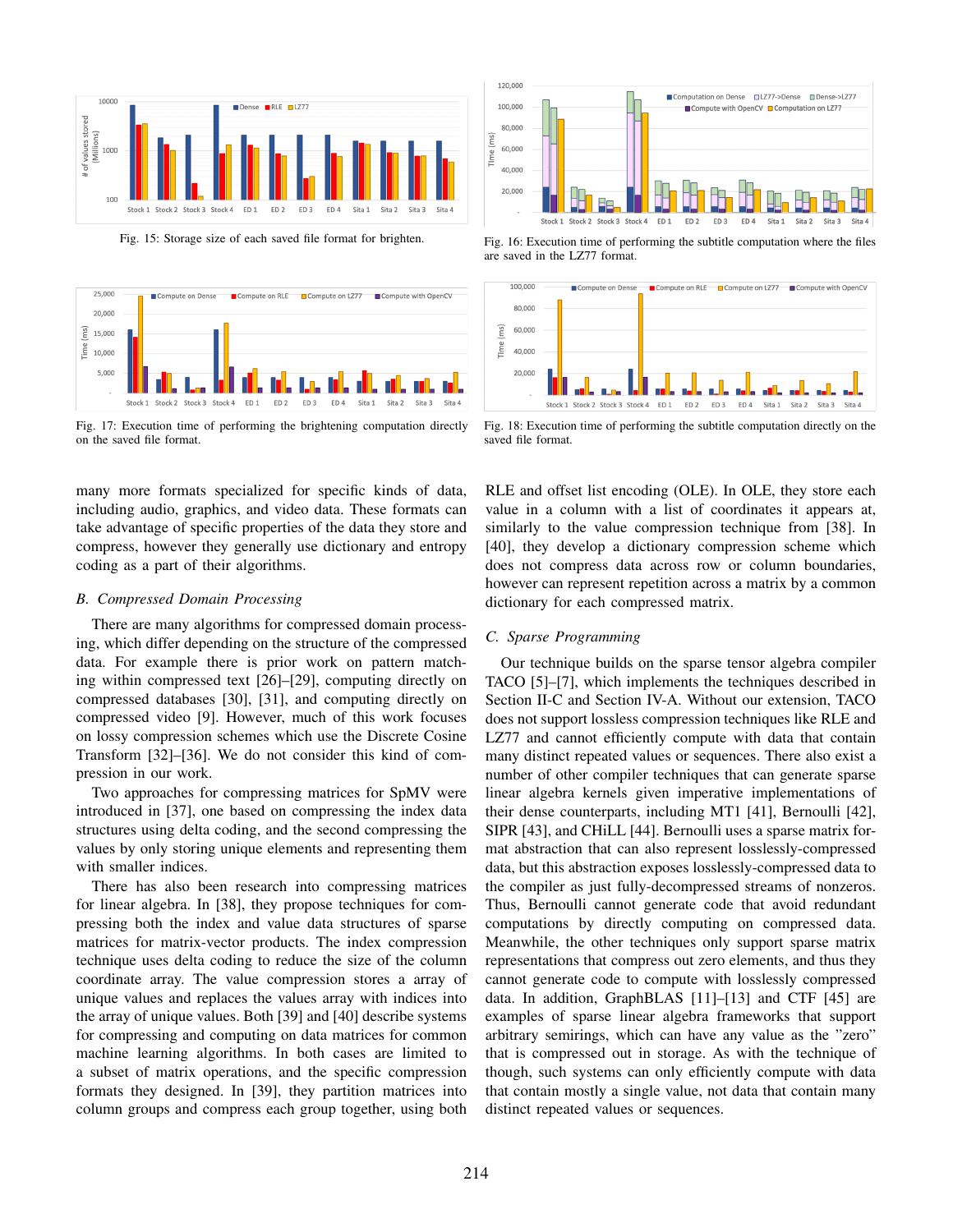Furthermore, in the context of domain-specific hardware design, [\[46\]](#page-11-10) describe a hierarchical fiber-tree abstraction for sparse tensor storage, similar to the coordinate hierarchy abstraction of [\[6\]](#page-10-6). The abstraction supports storing zeros using RLE, but it does not support lossless compression of nonzero elements.

## VII. CONCLUSION

This paper shows how to build a compiler for computing with both losslessly compressed and sparse tensors by generalizing the notion of sparsity to handle different repeated values within a single tensor. With our technique, the compiler is able to generate efficient code for varied computations. We observe speedups up to  $16\times$  over computing on dense data, and even in the worst case we observe speedups or equivalent performance over just decompressing the inputs, computing on dense data, and then recompressing the result.

#### ACKNOWLEDGMENTS

This research was supported by DARPA SDH Award #HR0011-18-3-0007, Applications Driving Architectures (ADA) Research Center, a JUMP Center co-sponsored by SRC and DARPA. Any opinions, findings, and conclusions or recommendations expressed in this material are those of the authors and do not necessarily reflect the views of the aforementioned funding agencies.

#### **REFERENCES**

- <span id="page-10-0"></span>[1] J. Ziv and A. Lempel, "A universal algorithm for sequential data compression," *IEEE Transactions on Information Theory*, vol. 23, no. 3, pp. 337–343, May 1977. [Online]. Available: <http://ieeexplore.ieee.org/document/1055714/>
- <span id="page-10-1"></span>[2] W. F. Tinney and J. W. Walker, "Direct solutions of sparse network equations by optimally ordered triangular factorization," *Proceedings of the IEEE*, vol. 55, no. 11, pp. 1801–1809, 1967.
- <span id="page-10-2"></span>[3] S. Smith and G. Karypis, "Tensor-matrix products with a compressed sparse tensor," in *Proceedings of the 5th Workshop on Irregular Applications: Architectures and Algorithms*. ACM, 2015, p. 5.
- <span id="page-10-3"></span>[4] Intel, "Intel math kernel library developer reference," 2020. [Online]. Available: [https://software.intel.com/sites/default/files/](https://software.intel.com/sites/default/files/mkl-2020-developer-reference-c.pdf.pdf) [mkl-2020-developer-reference-c.pdf.pdf](https://software.intel.com/sites/default/files/mkl-2020-developer-reference-c.pdf.pdf)
- <span id="page-10-4"></span>[5] F. Kjolstad, S. Kamil, S. Chou, D. Lugato, and S. Amarasinghe, "The tensor algebra compiler," *Proceedings of the ACM on Programming Languages*, vol. 1, no. OOPSLA, pp. 1–29, Oct. 2017. [Online]. Available:<https://dl.acm.org/doi/10.1145/3133901>
- <span id="page-10-6"></span>[6] S. Chou, F. Kjolstad, and S. Amarasinghe, "Format abstraction for sparse tensor algebra compilers," *Proceedings of the ACM on Programming Languages*, vol. 2, no. OOPSLA, pp. 1–30, Oct. 2018. [Online]. Available:<https://dl.acm.org/doi/10.1145/3276493>
- <span id="page-10-5"></span>[7] R. Henry, O. Hsu, R. Yadav, S. Chou, K. Olukotun, S. Amarasinghe, and F. Kjolstad, "Compilation of Sparse Array Programming Models," p. 30.
- <span id="page-10-7"></span>[8] G. Bradski, "The OpenCV Library," *Dr. Dobb's Journal of Software Tools*, 2000.
- <span id="page-10-8"></span>[9] W. Thies, S. Hall, and S. Amarasinghe, "Manipulating lossless video in the compressed domain," in *Proceedings of the seventeen ACM international conference on Multimedia - MM '09*. Beijing, China: ACM Press, 2009, p. 331. [Online]. Available: [http://portal.acm.org/](http://portal.acm.org/citation.cfm?doid=1631272.1631319) [citation.cfm?doid=1631272.1631319](http://portal.acm.org/citation.cfm?doid=1631272.1631319)
- <span id="page-10-9"></span>[10] B. W. Bader and T. G. Kolda, "Efficient MATLAB computations with sparse and factored tensors," *SIAM Journal on Scientific Computing*, vol. 30, no. 1, pp. 205–231, 2007.
- <span id="page-10-10"></span>[11] T. Mattson, D. Bader, J. Berry, A. Buluç, J. Dongarra, C. Faloutsos, J. Feo, J. R. Gilbert, J. Gonzalez, B. Hendrickson, J. Kepner, C. E. Leiserson, A. Lumsdaine, D. Padua, S. Poole, S. Reinhardt, M. Stonebraker, S. Wallach, and A. Yoo, "Standards for graph algorithm primitives," in *IEEE High Performance Extreme Computing Conference*. IEEE, 2013, pp. 1–2.
- [12] J. Kepner, P. Aaltonen, D. Bader, A. Buluç, F. Franchetti, J. Gilbert, D. Hutchison, M. Kumar, A. Lumsdaine, H. Meyerhenke, S. McMillan, C. Yang, J. D. Owens, M. Zalewski, T. Mattson, and J. Moreira, "Mathematical foundations of the graphblas," in *2016 IEEE High Performance Extreme Computing Conference (HPEC)*, 2016, pp. 1–9.
- <span id="page-10-11"></span>[13] T. A. Davis, "Algorithm 1000: Suitesparse:graphblas: Graph algorithms in the language of sparse linear algebra," *ACM Trans. Math. Softw.*, vol. 45, no. 4, Dec. 2019. [Online]. Available: [https:](https://doi.org/10.1145/3322125) [//doi.org/10.1145/3322125](https://doi.org/10.1145/3322125)
- <span id="page-10-12"></span>[14] M. Eitz, J. Hays, and M. Alexa, "How Do Humans Sketch Objects?" *ACM Transactions on Graphics - TOG*, vol. 31, Jul. 2012.
- <span id="page-10-13"></span>[15] K. Somkantha, N. Theera-Umpon, and S. Auephanwiriyakul, "Boundary detection in medical images using edge following algorithm based on intensity gradient and texture gradient features," *IEEE Transactions on Biomedical Engineering*, vol. 58, no. 3, pp. 567–573, 2011.
- <span id="page-10-14"></span>[16] J. Ziv and A. Lempel, "Compression of individual sequences via variable-rate coding," *IEEE Transactions on Information Theory*, vol. 24, no. 5, pp. 530–536, 1978.
- <span id="page-10-15"></span>[17] T. Welch, "A technique for high-performance data compression," *Computer*, vol. 17, no. 06, pp. 8–19, jun 1984.
- <span id="page-10-16"></span>[18] J. A. Storer and T. G. Szymanski, "Data compression via textual substitution," *J. ACM*, vol. 29, no. 4, p. 928–951, Oct. 1982. [Online]. Available:<https://doi-org.libproxy.mit.edu/10.1145/322344.322346>
- <span id="page-10-17"></span>[19] D. A. Huffman, "A method for the construction of minimum-redundancy codes," *Proceedings of the IRE*, vol. 40, no. 9, pp. 1098–1101, 1952.
- <span id="page-10-18"></span>[20] J. J. Rissanen, "Generalized kraft inequality and arithmetic coding," *IBM Journal of Research and Development*, vol. 20, no. 3, pp. 198–203, 1976.
- <span id="page-10-19"></span>[21] R. Pasco, "Source coding algorithms for fast data compression (ph.d. thesis abstr.)," *IEEE Trans. Inf. Theor.*, vol. 23, no. 4, p. 548, Sep. 2006. [Online]. Available:<https://doi.org/10.1109/TIT.1977.1055739>
- <span id="page-10-20"></span>[22] "7z Format." [Online]. Available:<https://www.7-zip.org/7z.html>
- <span id="page-10-21"></span>[23] PKWare, ".ZIP File Format Specification," Jul. 2020. [Online]. Available: [https://pkware.cachefly.net/webdocs/casestudies/APPNOTE.](https://pkware.cachefly.net/webdocs/casestudies/APPNOTE.TXT) [TXT](https://pkware.cachefly.net/webdocs/casestudies/APPNOTE.TXT)
- <span id="page-10-22"></span>[24] P. Deutsch, "Rfc1952: Gzip file format specification version 4.3," USA, 1996.
- <span id="page-10-23"></span>[25] "bzip2 : Home." [Online]. Available:<https://sourceware.org/bzip2/>
- <span id="page-10-24"></span>[26] A. Amir, G. Benson, and M. Farach, "Let Sleeping Files Lie: Pattern Matching in Z-Compressed Files," *Journal of Computer and System Sciences*, vol. 52, no. 2, pp. 299–307, Apr. 1996. [Online]. Available: <https://www.sciencedirect.com/science/article/pii/S0022000096900239>
- [27] T. Kida, Y. Shibata, M. Takeda, A. Shinohara, and S. Arikawa, "A unifying framework for compressed pattern matching," in *6th International Symposium on String Processing and Information Retrieval. 5th International Workshop on Groupware (Cat. No.PR00268)*, Sep. 1999, pp. 89–96.
- [28] T. Gagie, P. Gawrychowski, and S. J. Puglisi, "Approximate pattern matching in LZ77-compressed texts," *Journal of Discrete Algorithms*, vol. 32, pp. 64–68, May 2015. [Online]. Available: <https://www.sciencedirect.com/science/article/pii/S1570866714000719>
- <span id="page-10-25"></span>[29] A. Amir and C. Benson, "Efficient two-dimensional compressed matching," in *1992 Data Compression Conference*. Los Alamitos, CA, USA: IEEE Computer Society, mar 1992, pp. 279,280,281,282,283,284,285,286,287,288. [Online]. Available: [https://doi-ieeecomputersociety-org.libproxy.mit.edu/](https://doi-ieeecomputersociety-org.libproxy.mit.edu/10.1109/DCC.1992.227453) [10.1109/DCC.1992.227453](https://doi-ieeecomputersociety-org.libproxy.mit.edu/10.1109/DCC.1992.227453)
- <span id="page-10-26"></span>[30] S. Aghav, "Database compression techniques for performance optimization," in *2010 2nd International Conference on Computer Engineering and Technology*, vol. 6, 2010, pp. V6–714–V6–717.
- <span id="page-10-27"></span>[31] D. Abadi, S. Madden, and M. Ferreira, "Integrating compression and execution in column-oriented database systems," in *Proceedings of the 2006 ACM SIGMOD international conference on Management of data*, ser. SIGMOD '06. New York, NY, USA: Association for Computing Machinery, Jun. 2006, pp. 671–682. [Online]. Available: <http://doi.org/10.1145/1142473.1142548>
- <span id="page-10-28"></span>[32] B. Smith and L. Rowe, "Algorithms for manipulating compressed images," *IEEE Computer Graphics and Applications*, vol. 13, no. 5,